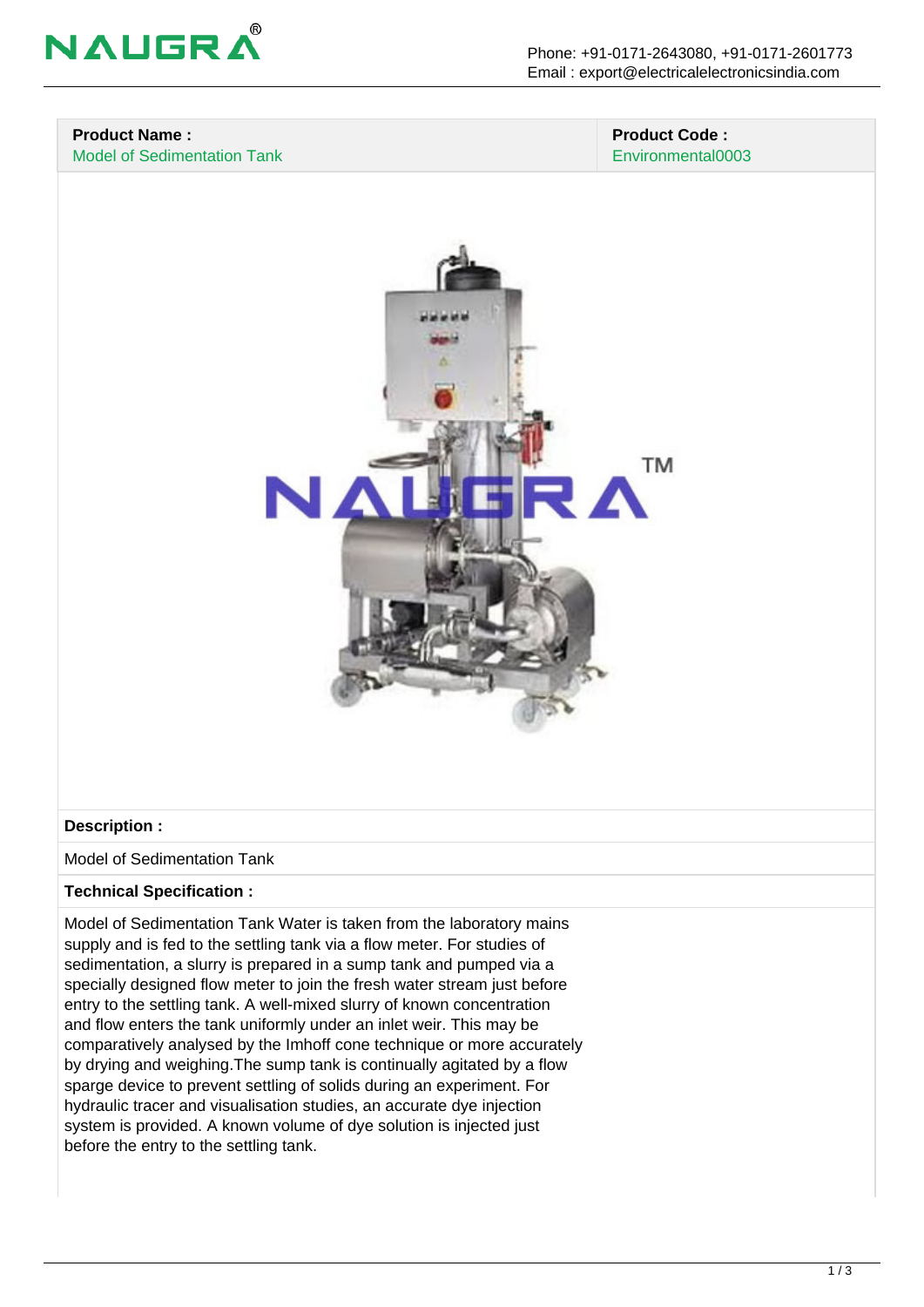

## **Technical Details**

Settling tank: 1000 x 400 x200mm

Sediment sump tank capacity: 120 litres

Water flow meter range: 0.5-5l/min

Sediment suspension flow meter range: 0-2l/min

Pump flow rate: 25l/min at 5m head

Motor: 0.1kW

## **Ordering Specification**

• A rigid acrylic settling tank of 80L capacity can be fed by a mains water or a slurry supply. Slurry is pumped from a 120L sump tank via a centrifugal pump. A sparging device in the sump tank keeps the slurry in suspension.

• Both supplies are fitted with a flow meter. Mains water flow meter range  $0.5 - 5.0$  litres/min; slurry flow meter range  $0 - 2$  litres/min.

• A dye injection system is incorporated to allow hydraulic tracer and flow visualisation studies.

• Measuring flow regimes using a dye tracer and comparison of these with idealised flow models.

• Effect of variables such as flow rate and baffle position on flow regimes.

• Measurement of sediment removal efficiencies.

#### **Recommended Accessories**

Atico Sedimentation Studies Apparatus to characterise settling regimes of selected suspension

Precipitated calcium carbonate

**Balances** 

Colorimeter – 7 narrow band-pass filters covering wavelengths 450 to 700mm

**Services Required**

**Electrical supply:**

220-240V/1ph/50Hz

120V/1ph/60Hz